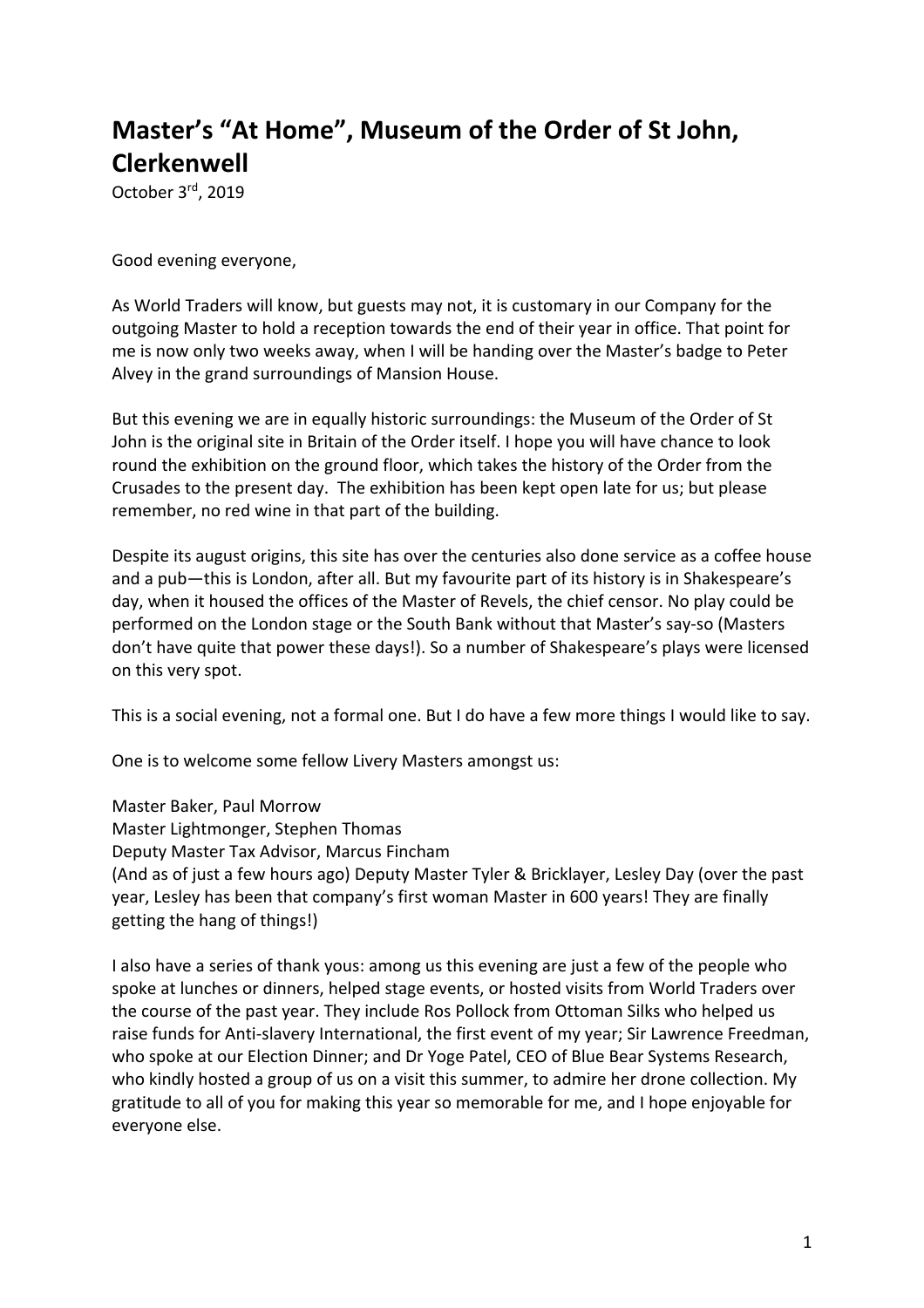Thank you, too, to so many World Trader colleagues who have given me wonderful support over the year in many different ways: the Wardens; the committee chairmen and their teams (with a particular mention to the Tacitus team this year, who excelled themselves); and our two almoners, Mavis Gold and Peter Tennant, who have helped in inevitably unsung ways behind the scenes.

Many others have acted as Liaison Officers and mentors to schools and charities (with special mention here to Ben Pape, for co-ordinating work with schools on speaking competitions and debates). Others, such as Graham Booth, John Burbidge-King, Mavis Gold (again), Don Lawrence and Oana Lazar have organised events for me, both here and overseas. Just this past weekend, Chris and Corinna Edge organised a most enjoyable World Traders wine weekend in Kent, where we also visited Pat Alston's Romney Tweed project. Many other members of the Company have helped in different ways, large and small, along the way. Thank you, all of you.

There are a few others to mention by name in despatches too:

First of all, our Journeymen. We started the Journeyman scheme only 18 months or so ago, but they have been a wonderful addition to the Company. I believe Giulio, Simon and Tukeer are here. They and their fellows have helped with events, joined committees and generally taken as full a part in the Company as their work and study allows. Those paying attention will have noticed that all so far are young men. It would be lovely to have some young women Journeymen join us too, and I hope that will happen soon.

My thanks, too, to a couple of overseas-based members:

To Sarah Leonard, now based in Monaco, but still co-ordinating the packages for  $1<sup>st</sup>$  Rifles, our army battalion, and still co-ordinating occasional drinks for the young and the young at heart before and after some of the Company's events. I think Sarah gets the title of E-Liveryman this year.

Sarah is not able to be here tonight, but another overseas member, Robert Pay, is with us. For those of you who do not yet know him, Robert is our New York-based World Trader. In the 18 months or so before the World Traders' trip to New York last May, Robert and I met a number of times for convivial glasses of nicely chilled Sauvignon. His advice and local intel was hugely helpful in many ways. But what earns him real World Trader hero status is that he took his life into his hands before the group arrived, by volunteering to stand in line at a subway ticket office while the ticket clerk punched out 36 pre-loaded subway cards, one by one.

My particular thanks also to another London-based World Trader: Lars Andersen. Lars as many of you know has a name-tag company. But he thoroughly deserves an honorary nametag of his own: as World Traders' First-Responder-in-Chief. Without Lars at this time last year, my predecessor Michael Mainelli's dream of a Guinness World Record for World Traders would never have been realised. Similarly, in my year, without Lars stepping in to rescue it, the Young World Traders dinner after the Tacitus Lecture would simply not have happened. And thanks, too, to Lars for taking on our reimagined Events and Engagement